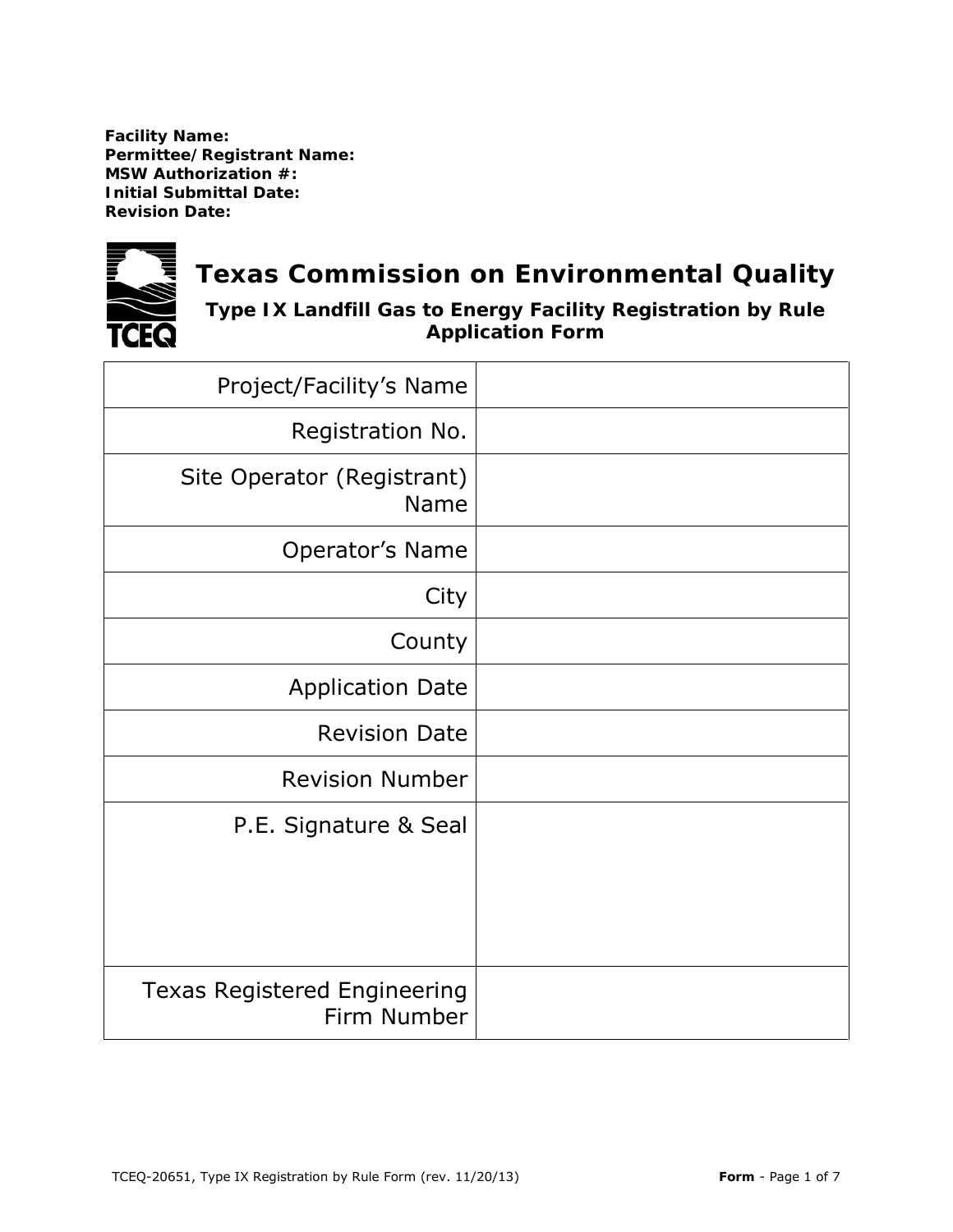## **Table of Contents**

#### **Type IX Form**

#### **Attachments**

#### **Required Attachments Attachments Required Attachment No.**

Facility Legal Description Facility Metes and Bounds Description Metes and Bounds Drawings On-Site Easements Drawing Property Owner Affidavit Verification of Legal Status Evidence of Competency General Location Map Site Layout Plan Closure Cost Estimate and Financial Assurance Fire and Explosion Control and Protection Process Unit Description

**Additional Attachments as Applicable- Select all those apply and add as necessary**

 $\Box$  TCEQ Core Data Form(s)

Signatory Authority Delegation

Fee Payment Receipt

□ Confidential Documents

Waste Storage, Processing and Disposal Ordinances

Final Plat Record of Property

 $\Box$  Certificate of Fact (Certificate of Incorporation)

 $\Box$  Assumed Name Certificate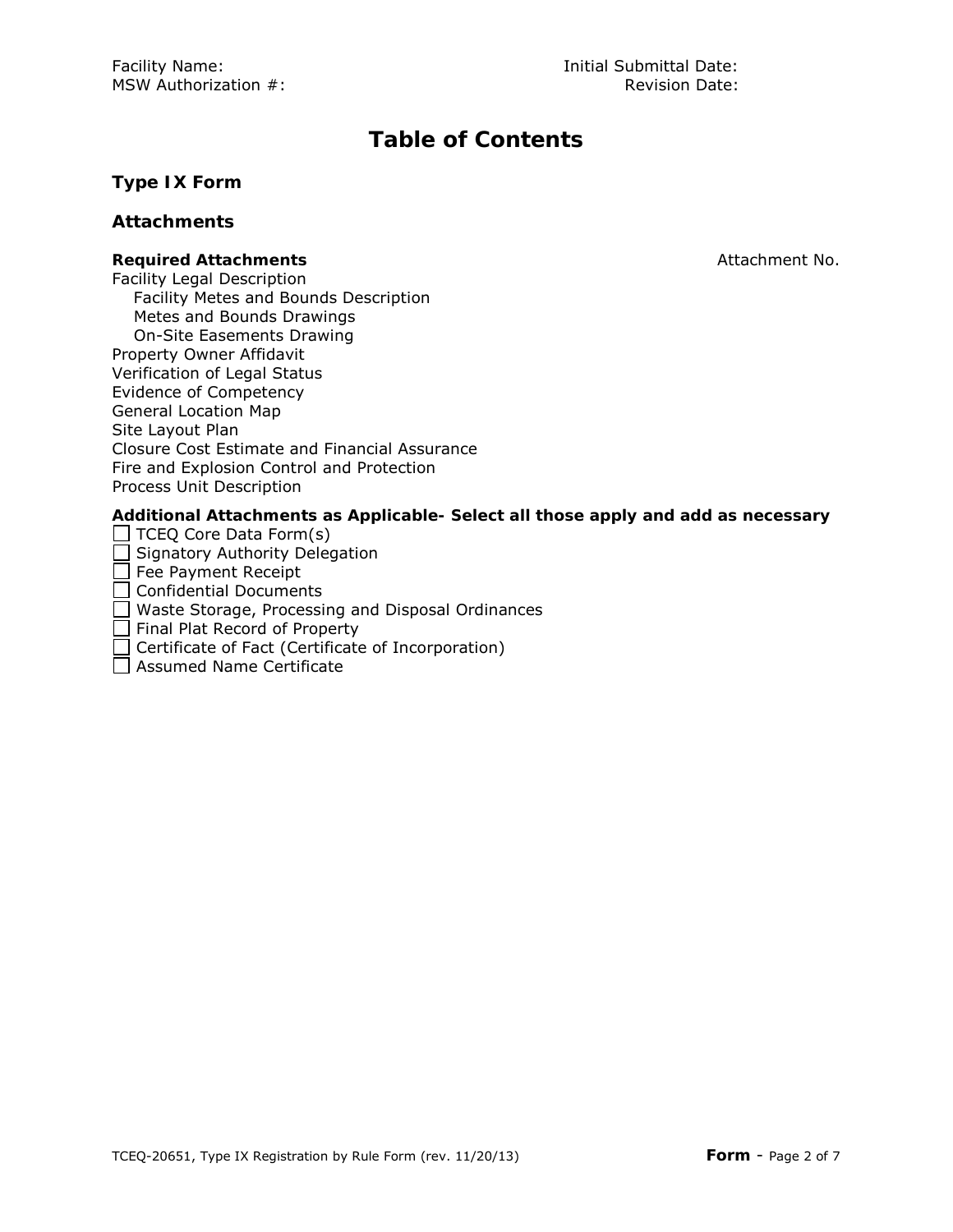÷

|             | Texas Commission on Environmental Quality                                                      |
|-------------|------------------------------------------------------------------------------------------------|
| <b>TCEQ</b> | <b>Type IX Landfill Gas to Energy</b><br><b>Facility Registration by Rule Application Form</b> |

| 1. General Facility Information                              |                                                                                       |        |           |
|--------------------------------------------------------------|---------------------------------------------------------------------------------------|--------|-----------|
| <b>Type IX Facility Name:</b>                                |                                                                                       |        |           |
| MSW Authorization No. (if available):                        |                                                                                       |        |           |
| Regulated Entity Reference No. (if issued) <sup>1</sup> : RN |                                                                                       |        |           |
| Physical or Street Address (if available):                   |                                                                                       |        |           |
| City:                                                        | County:                                                                               | State: | Zip Code: |
| (Area Code) Telephone Number:                                |                                                                                       |        |           |
| Latitude:                                                    | Longitude:                                                                            |        |           |
| Benchmark Elevation (above mean sea level):                  |                                                                                       | ft.    |           |
| identifiable landmarks:                                      | Provide a description of the location of the facility with respect to known or easily |        |           |
|                                                              | Detail access routes from the nearest United States or state highway to the facility: |        |           |
| <b>Landfill Name:</b>                                        |                                                                                       |        |           |
| <b>MSW Permit No.:</b>                                       |                                                                                       |        |           |
|                                                              |                                                                                       |        |           |
|                                                              | Regulated Entity Reference No. (if issued) $1$ : RN                                   |        |           |
| Physical or Street Address (if available):                   |                                                                                       |        |           |
| City:                                                        | County:                                                                               | State: | Zip Code: |
| (Area Code) Telephone Number:                                |                                                                                       |        |           |
| <b>Site Operator (Registrant) Name:</b>                      |                                                                                       |        |           |
| Customer Reference Number (if issued).: CN                   |                                                                                       |        |           |
| Mailing Address:                                             |                                                                                       |        |           |
| City:                                                        | County:                                                                               | State: | Zip Code: |
| (Area Code) Telephone Number:                                |                                                                                       |        |           |
| Email Address:                                               |                                                                                       |        |           |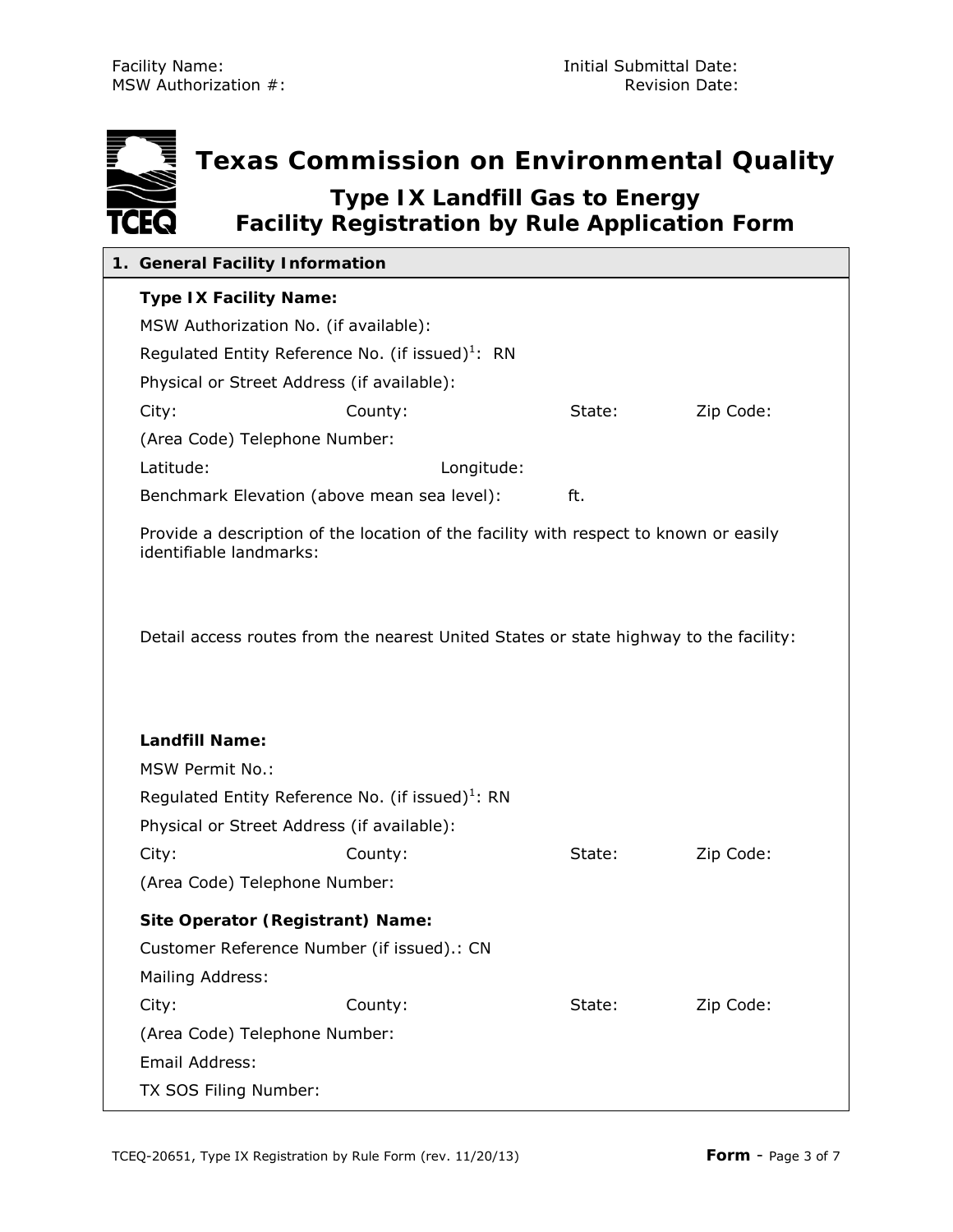| Operator Name <sup>2</sup> :                         |                                                                                                                                                                                                  |        |           |
|------------------------------------------------------|--------------------------------------------------------------------------------------------------------------------------------------------------------------------------------------------------|--------|-----------|
| Customer Reference Number (if issued).:              |                                                                                                                                                                                                  |        |           |
| Mailing Address:                                     |                                                                                                                                                                                                  |        |           |
| City:                                                | County:                                                                                                                                                                                          | State: | Zip Code: |
| (Area Code) Telephone Number:                        |                                                                                                                                                                                                  |        |           |
| Email Address:                                       |                                                                                                                                                                                                  |        |           |
| TX SOS Filing Number:                                |                                                                                                                                                                                                  |        |           |
|                                                      |                                                                                                                                                                                                  |        |           |
| <b>Consultant Name (if applicable):</b>              |                                                                                                                                                                                                  |        |           |
|                                                      | Texas Board of Professional Engineers Firm Registration Number.:                                                                                                                                 |        |           |
| Mailing Address:                                     |                                                                                                                                                                                                  |        |           |
| City:                                                | County:                                                                                                                                                                                          | State: | Zip Code: |
| (Area Code) Telephone Number:                        |                                                                                                                                                                                                  |        |           |
| Email Address:                                       |                                                                                                                                                                                                  |        |           |
|                                                      |                                                                                                                                                                                                  |        |           |
|                                                      |                                                                                                                                                                                                  |        |           |
| Agent in Service Name (if applicable):               |                                                                                                                                                                                                  |        |           |
| Mailing Address:                                     |                                                                                                                                                                                                  |        |           |
| City:                                                | County:                                                                                                                                                                                          | State: | Zip Code: |
| (Area Code) Telephone Number:                        |                                                                                                                                                                                                  |        |           |
| Email Address:                                       |                                                                                                                                                                                                  |        |           |
|                                                      |                                                                                                                                                                                                  |        |           |
|                                                      | <sup>7</sup> If this number has not been issued for the facility, complete a TCEQ Core Data Form (TCEQ-10400) and<br>submit it with this application. List the Facility as the Regulated Entity. |        |           |
|                                                      | <sup>2</sup> If the Operator does not have this number, complete a TCEQ Core Data Form (TCEQ-10400) and submit itwith                                                                            |        |           |
| this application. List the Operator as the customer. |                                                                                                                                                                                                  |        |           |
| 2. Application Fees                                  |                                                                                                                                                                                                  |        |           |
| Pay by Check                                         | <b>Online Payment</b>                                                                                                                                                                            |        |           |
|                                                      |                                                                                                                                                                                                  |        |           |
| If paid online, e-Pay Confirmation Number:           |                                                                                                                                                                                                  |        |           |
| 3. Facility Supervisor's License                     |                                                                                                                                                                                                  |        |           |
|                                                      | Select the Type of License that the Solid Waste Facility Supervisor, as defined in 30 TAC                                                                                                        |        |           |
|                                                      | Chapter 30, Occupational Licenses and Registrations, will obtain prior to commencing                                                                                                             |        |           |
| facility operations.                                 |                                                                                                                                                                                                  |        |           |
| Class A<br>Class B                                   |                                                                                                                                                                                                  |        |           |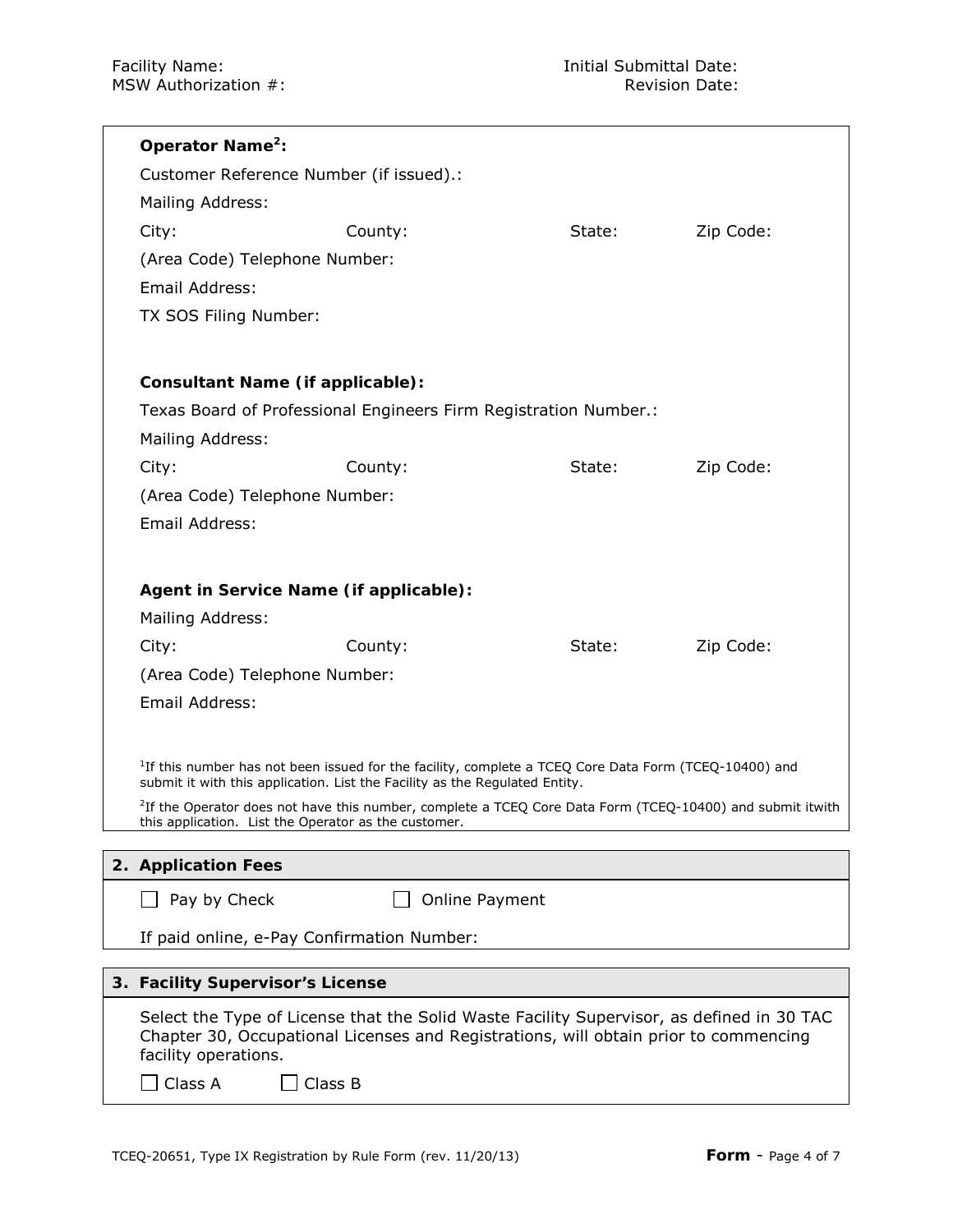| 4. Ownership Status of the Facility |                                                                                               |                         |           |
|-------------------------------------|-----------------------------------------------------------------------------------------------|-------------------------|-----------|
| Corporation                         | Limited Partnership                                                                           | Federal Government      |           |
| Individual                          | $\Box$ City Government                                                                        | <b>Other Government</b> |           |
| Sole Proprietorship                 | County Government                                                                             | Military                |           |
| General Partnership                 | <b>State Government</b>                                                                       | Other (Specify):        |           |
|                                     | Does the Site Operator (Registrant) own all the facility units and all the facility property? |                         |           |
| Yes<br>No.                          |                                                                                               |                         |           |
|                                     | If "No", provide the information requested below for any additional ownership.                |                         |           |
| <b>Owner Name:</b>                  |                                                                                               |                         |           |
| Mailing Address:                    |                                                                                               |                         |           |
| City:                               | County:                                                                                       | State:                  | Zip Code: |
| (Area Code) Telephone Number:       |                                                                                               |                         |           |
| Email Address:                      |                                                                                               |                         |           |
|                                     |                                                                                               |                         |           |

#### **5. Local Government Jurisdiction**

Within the City Limits of:

Within the Extraterritorial Jurisdiction (ETJ) of City of:

Is the facility located in an area in which the governing body of the municipality or county has prohibited landfill gas collection for beneficial use?

 $\Box$  Yes  $\Box$  No

If "Yes", provide a copy of the ordinance or order as an Attachment.

#### **6. Confidential Documents**

Does the application contain confidential documents?

 $\Box$  Yes  $\Box$  No

If "Yes", cross-reference the confidential documents throughout the application and submit as a separate attachment in a binder clearly marked "CONFIDENTIAL."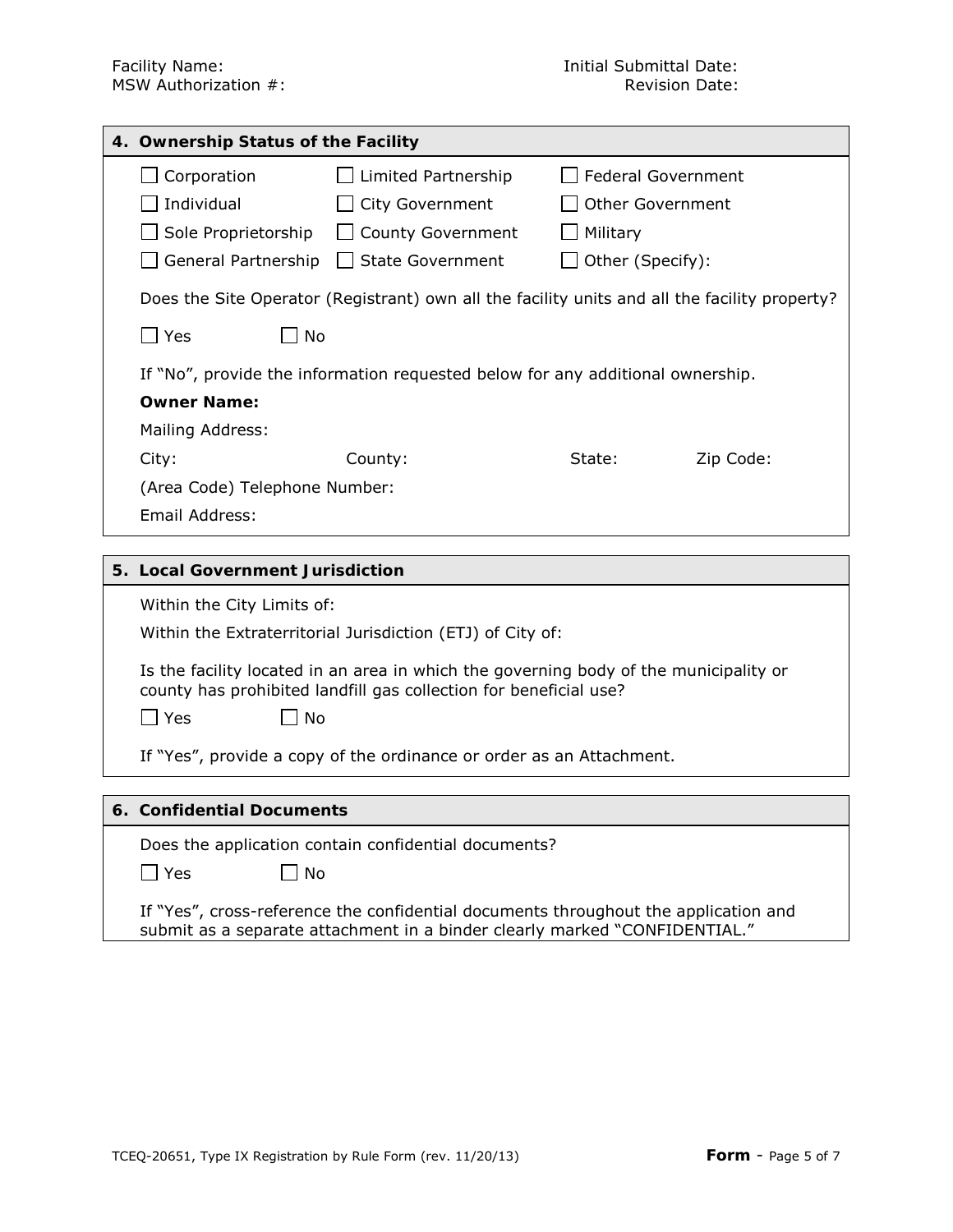| 7. Compliance with Additional Regulations                                                                                                                                             |            |           |
|---------------------------------------------------------------------------------------------------------------------------------------------------------------------------------------|------------|-----------|
| Answer the following                                                                                                                                                                  | <b>Yes</b> | <b>No</b> |
| Does the Site Operator (Registrant) have all required air authorizations for<br>the facility as required by 30 TAC $\S$ 330.3(a)(7) and $\S$ 330.9(k)(2)                              | O          | O         |
| Does the Site Operator (Registrant) agree to comply with the regulations in<br>30 TAC Chapter 330, Subchapter E.?                                                                     | O          | O         |
| Does the Site Operator (Registrant) agree to comply the Closure<br>Requirements for Municipal Solid Waste Processing Units contained in 30 TAC<br>Chapter 330 §330.459?               | $\circ$    | O         |
| Does the Site Operator (Registrant) agree to comply with the requirements<br>for Certification of Final Facility Closure contained in 30 TAC Chapter 330<br>\$330.461?                | O          |           |
| Does the Site Operator (Registrant) agree to comply with the requirements<br>for Closure Cost Estimates for Storage and Processing Units contained in 30<br>TAC Chapter 330 §330.505? | O          |           |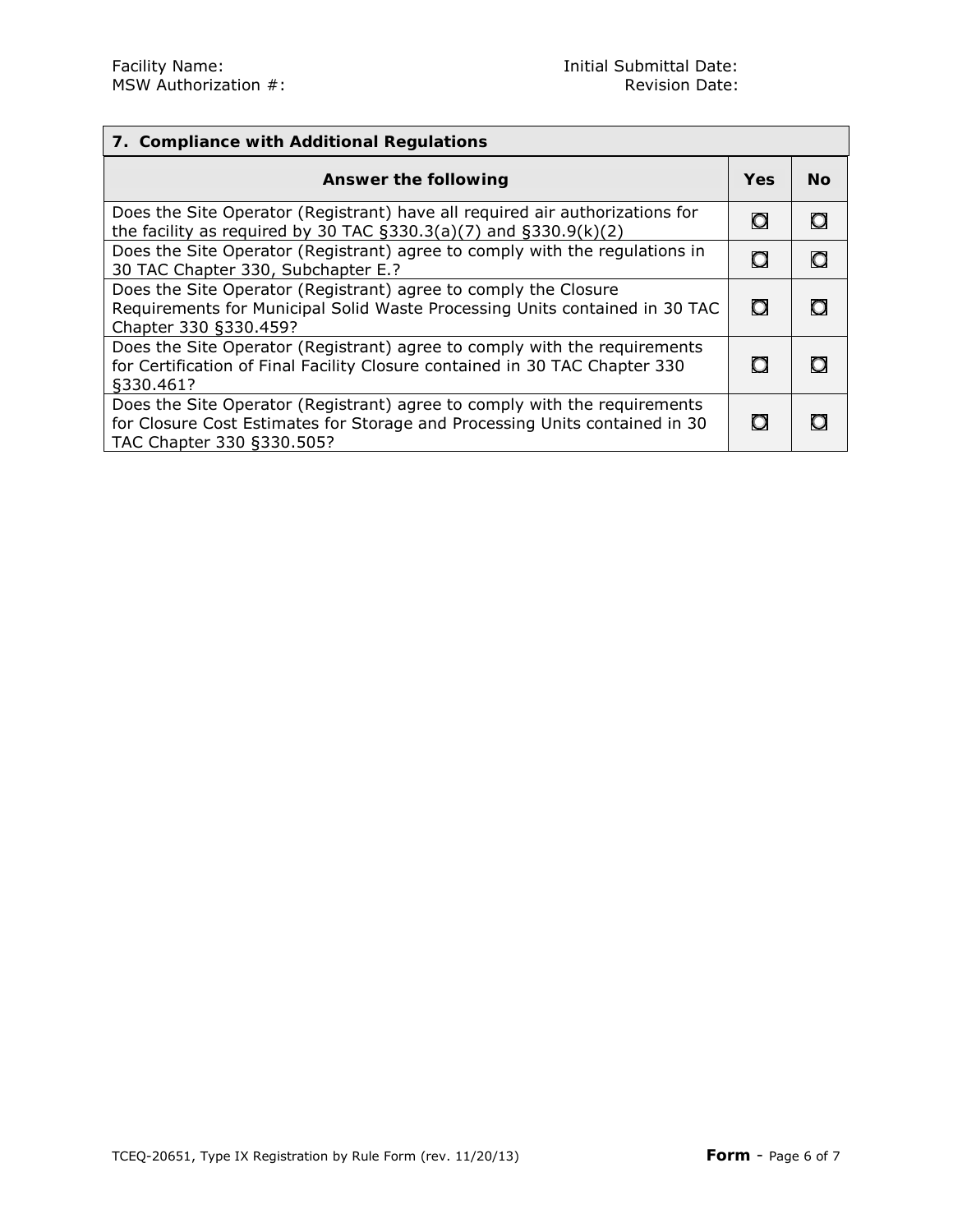### **Signature Page**

I, \_\_\_\_\_\_\_\_\_\_\_\_\_\_\_\_\_\_\_\_\_\_\_\_\_\_\_\_\_\_\_\_\_\_\_\_\_\_\_, \_\_\_\_\_\_\_\_\_\_\_\_\_\_\_\_\_\_\_\_\_\_\_\_\_\_\_, (Site Operator (Permittee/Registrant)'s Authorized Signatory) (Title)

certify under penalty of law that this document and all attachments were prepared under my direction or supervision in accordance with a system designed to assure that qualified personnel properly gather and evaluate the information submitted. Based on my inquiry of the person or persons who manage the system, or those persons directly responsible for gathering the information, the information submitted is, to the best of my knowledge and belief, true, accurate, and complete. I am aware there are significant penalties for submitting false information, including the possibility of fine and imprisonment for knowing violations.

| -<br>ure:<br>.<br>51 C<br>-<br>_ _ _ | . $\lambda$<br>Dale: |
|--------------------------------------|----------------------|
|                                      |                      |

- - - - - - - - - - - - - - - - - - - - - - - - - - - - - - - - - - - - - - - - - - - - - - - - - - - - - - - - - -

TO BE COMPLETED BY THE OPERATOR IF THE APPLICATION IS SIGNED BY AN AUTHORIZED REPRESENTATIVE FOR THE OPERATOR

I, \_\_\_\_\_\_\_\_\_\_\_\_\_\_\_\_\_\_\_\_\_\_\_\_\_\_\_\_\_\_\_, hereby designate \_\_\_\_\_\_\_\_\_\_\_\_\_\_\_\_\_\_\_\_\_\_\_\_\_\_ (Print or Type Operator Name) (Print or Type Representative Name)

as my representative and hereby authorize said representative to sign any application, submit additional information as may be requested by the Commission; and/or appear for me at any hearing or before the Texas Commission on Environmental Quality in conjunction with this request for a Texas Water Code or Texas Solid Waste Disposal Act permit. I further understand that I am responsible for the contents of this application, for oral statements given by my authorized representative in support of the application, and for compliance with the terms and conditions of any permit which might be issued based upon this application.

\_\_\_\_\_\_\_\_\_\_\_\_\_\_\_\_\_\_\_\_\_\_\_\_\_\_\_\_\_\_\_\_\_\_\_\_\_ Printed or Typed Name of Operator or Principal Executive Officer

Signature

-- - - - - - - - - - - - - - - - - - - - - - - - - - - - - - - - - - - - - - - - - - - - - - - - - - - - - - - - -

SUBSCRIBED AND SWORN to before me by the said

On this \_\_\_\_\_\_\_ day of \_\_\_\_\_\_\_ , \_\_\_\_\_\_\_

\_\_\_\_\_\_\_\_\_\_\_\_\_\_\_\_\_\_\_\_\_\_\_\_\_\_\_\_\_\_\_\_\_\_\_\_\_

My commission expires on the  $\qquad \qquad \qquad$  day of  $\qquad \qquad$ 

\_\_\_\_\_\_\_\_\_\_\_\_\_\_\_\_\_\_\_\_\_\_\_\_ Notary Public in and for

\_\_\_\_\_\_\_\_\_\_\_\_\_\_\_\_\_\_\_\_\_\_\_\_ County, Texas (Note: Application Must Bear Signature & Seal of Notary Public)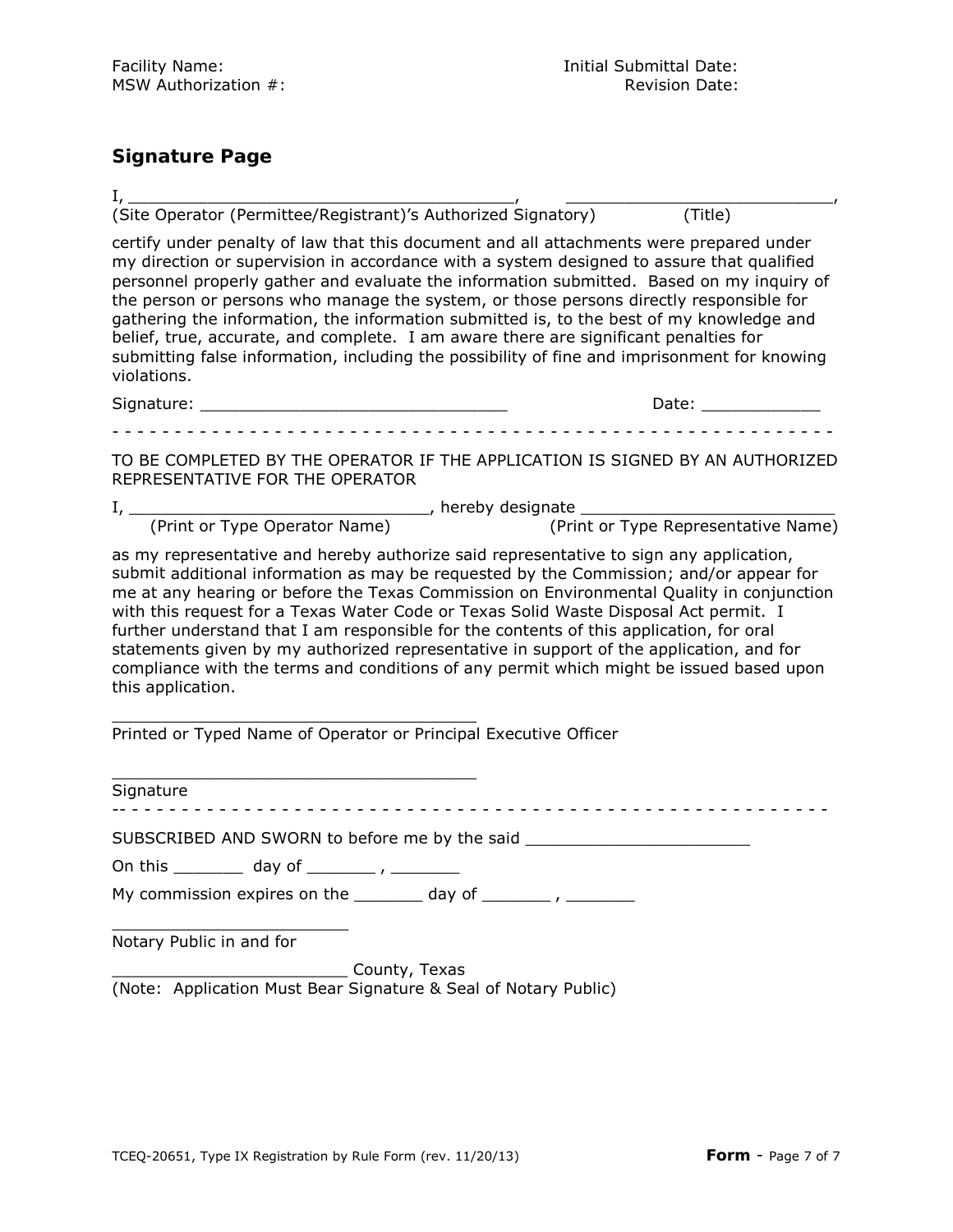## **Instructions**

#### **Type IX Landfill Gas to Energy Registration by Rule Form**

#### **Form Applicability**

This form is required and is only to be used for a facility that recovers landfill gas for beneficial use that is located within or adjacent to a closed disposal facility, an inactive portion of a disposal facility, or an active disposal facility. Registration by rule requirements for facilities that recover landfill gas for beneficial use are prescribed in Title 30 Texas Administrative Code (30 TAC) Chapter 330.9(k) of this title (relating to Registration Required). Owners or operators of other Type IX facilities, as defined in 30 TAC Chapter 330.5(a)(7), shall follow the registration application requirements prescribed in 30 TAC Chapter 330, Subchapter B.

#### **Form Availability**

This form, as well as other Municipal Solid Waste (MSW) documents and rules are available on the TCEQ Internet site at [http://www.tceq.texas.gov/search\\_forms.html.](http://www.tceq.texas.gov/search_forms.html) The number for this form is 20651**.** For further instructions regarding completion of this form please send an e mail to [mswper@tceq.texas.gov](mailto:mswper@tceq.texas.gov) or call 512-239-2335.

#### **Application Submittal**

Fill out all sections and provide all applicable attachments. This form, along with any attachments must be submitted in duplicate, with one copy going directly to the appropriate TCEQ regional office. This form, including all attachments, must be submitted at least 60 days prior to commencing operations.

The application form and all attachments should be submitted to:

Municipal Solid Waste Permits Section, MC 124 Waste Permits Division Texas Commission on Environmental Quality P. O. Box 13087 Austin, Texas 78711-3087

For all notice of deficiency responses (NODs), (administrative and/or technical), submit a new copy of the completed form, including any revised attachments, that addresses all NOD comments.

#### **1. General Facility Information**

#### **Type IX Facility Name**

Provide the Type IX facility information as requested in this Section. Facility name provided in this Section should match the Regulated Entity Name (Item #23) in the TCEQ Core Data Form.

If the Regulated Entity Reference Number has not been issued for the facility, complete a TCEQ Core Data Form and submit it with this application.

#### **Landfill Name**

Provide the requested information regarding the landfill from which the Type IX facility will be recovering landfill gas for beneficial use.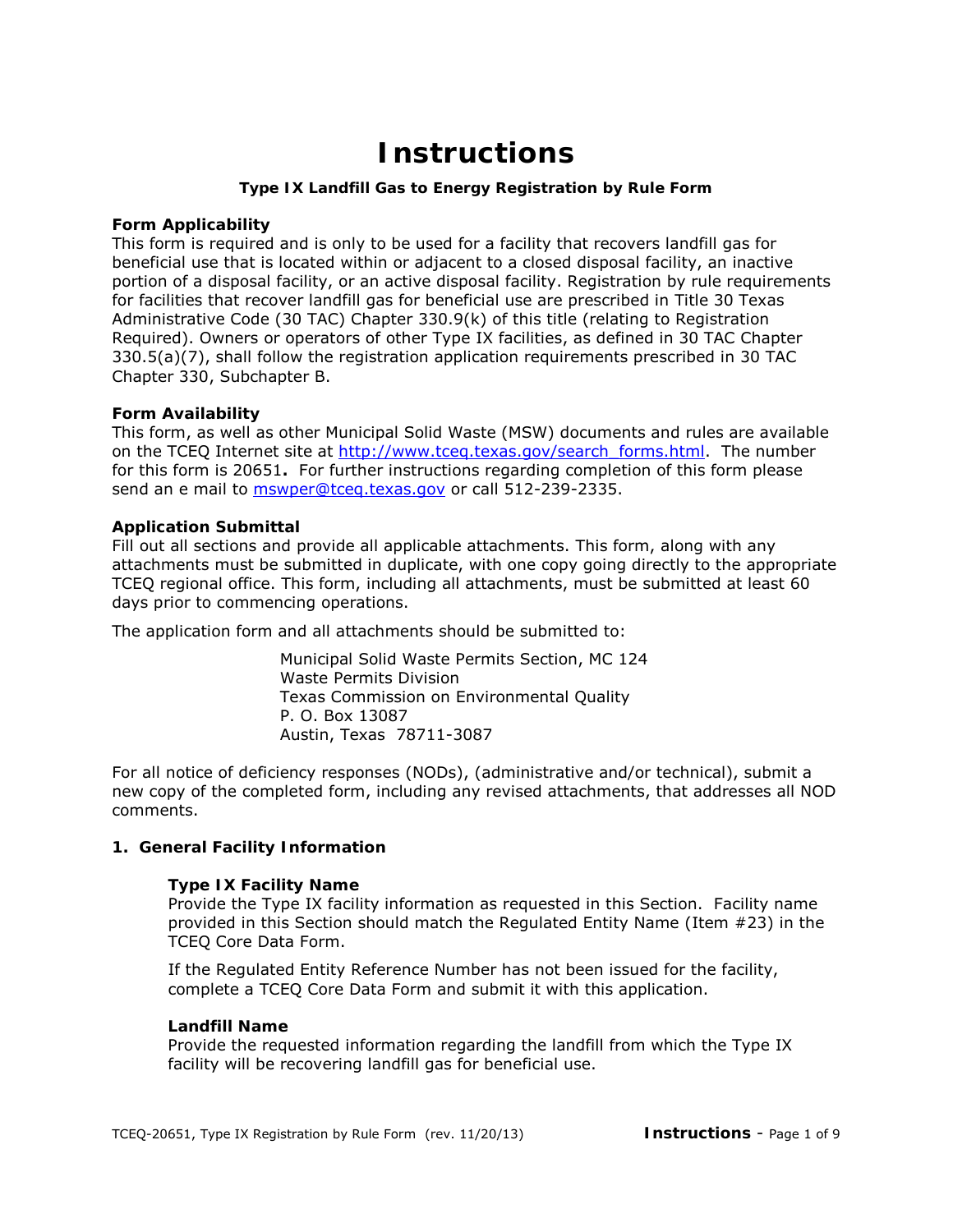#### **Site Operator (Registrant) Name**

Enter Site Operator (Registrant) information as requested in the form. Site Operator is defined in 30 TAC §330.3.

If the Site Operator (Registrant) has filed with the Secretary of State (SOS) as a Corporation, Limited Partnership or non-profit organization it will have been issued a SOS filing number which may be entered here. If the Site Operator (Registrant) has not filed with SOS, leave blank. Search for the SOS Filing number at: [http://www.sos.state.tx.us/corp/sosda/index.shtml.](http://www.sos.state.tx.us/corp/sosda/index.shtml)

#### **Operator Name**

Enter Operator information as requested in the form. Operator is defined in 30 TAC §330.3.

If the Operator has filed with the Secretary of State (SOS) as a Corporation, Limited Partnership or non-profit organization it will have been issued a SOS filing number which may be entered here. If the Operator has not filed with SOS, leave blank. Search for the SOS Filing number at:

[http://www.sos.state.tx.us/corp/sosda/index.shtml.](http://www.sos.state.tx.us/corp/sosda/index.shtml)

#### **Consultant Name**

Enter the consultant company's name and contact information responsible for the preparation of the application on behalf of the facility.

#### **Agent in Service Name**

If the application is submitted by a corporation or by a person residing out of state, the applicant must register an Agent in Service or Agent of Service with the Texas Secretary of State's office and provide a complete mailing list for the agent. The agent must be a Texas resident and the address provided for them should be within the State of Texas. Provide information if this is applicable for the facility. If not, enter "Not Applicable".

#### **2. Application Fees**

The application fee is \$150. Select **ONE** box that indicates the method of payment of application fee for the submittal.

Payment may be made online using TCEQ ePay at https://www3.tceq.[texas.gov](https://www3.tceq.texas.gov/epay/)/epay/. If payment is made online, enter the E-pay confirmation number.

If fee is paid by check, send payment directly to the following address and include a photocopy of the check in the original application submitted to the MSW Permits Section.

> Financial Administration Division, MC 214 Texas Commission on Environmental Quality P. O. Box 13087 Austin, Texas 78711-3087

#### **3. Facility Supervisor's License**

30 TAC Chapter 30, Occupational Licenses and Registrations (Figure 30 TAC §30.213(a)), requires that supervisors of a Type IX Landfill Gas to Energy Facility have, at a minimum, a Class B License. Select the Type of License for the Solid Waste Facility Supervisor will obtain before commencing facility operations.

#### **4. Ownership Status of the Facility**

Corporation: The Customer meets all of the following: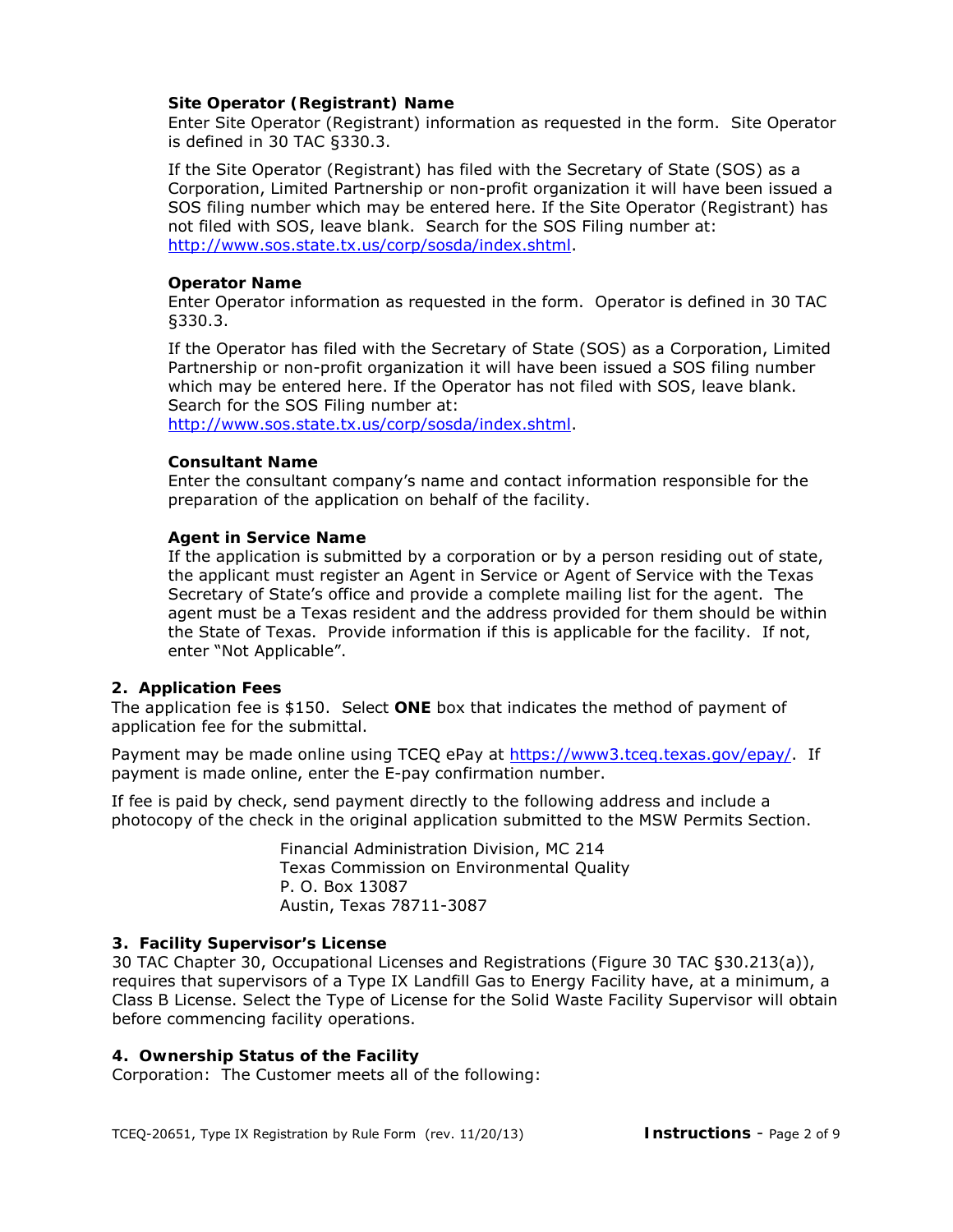- Is legally incorporated under the laws of any state or country
- Is recognized as a corporation by the Texas Secretary of State
- Has proper operating authority to operate in Texas

Sole Proprietorship: This is a business that is owned by only one person and has not been incorporated. This business may:

- Be under the person's name
- Have its own name ("doing business as, or DBA)
- Have any number of employees
- Customers must register assumed names with the county

Government – City, County, State or Federal: This is either an agency of one of these levels of government or the governmental body itself (ex. Blanco County, City of Houston)

General Partnership: A general partnership is created when two or more persons associate to carry on a business for profit. A partnership generally operates in accordance with a partnership agreement, but there is no requirement that the agreement be in writing and no state-filing requirement.

Limited Partnership (LP & LLP): This is a partnership formed by two or more persons, having one or more general partners and one or more limited partners. The limited partnership operates in accordance with a partnership agreement, written or oral, of the partners as to the affairs of the limited partnership and the conduct of its business. While the partnership agreement is not filed for public record, the limited partnership must file a certificate of limited partnership with the Texas Secretary of State (SOS). The Secretary of State provides a form for the certificate of limited partnership which meets minimum state law requirements.

Government – Other: This is a utility district, water district, tribal government, college district, council of governments or river authority (ex. Lower Colorado River Authority).

Other: Fits none of the above descriptions.

#### **5. Local Government Jurisdiciton**

Enter the name of the City where the facility is located within that City or within its extraterritorial jurisdiction. If the facility is located in an area in which the governing body of the municipality or county has prohibited the construction and/or operation of landfill gas to energy facilities, provide a copy of the ordinance and add it to the Additional Attachments list with the Attachment number provided.

#### **6. Confidential Documents**

The Commission has a responsibility to provide a copy of each application to other agencies and to interested persons upon request and to safeguard confidential material from becoming public knowledge. Thus, the Commission requests that the applicant (1) be prudent in the designation of material as confidential and (2) submit such material only when it might be essential to the staff in their development of a recommendation.

The Commission suggests that the applicant NOT submit confidential information as part of the permit or registration application. However, if this cannot be avoided, the confidential information should be described in non-confidential terms throughout the application, crossreferenced, and submitted as a separate document or binder, and clearly marked "CONFIDENTIAL" on all pages.

Reasons of confidentiality include the concept of trade secrecy and other related legal concepts which give a business the right to preserve confidentiality of business information to obtain or retain advantages from its right in the information. This includes authorizations under, 18 U.S.C. 1905 and special rules cited in 40 CFR Chapter I, Part 2, Subpart B.

TCEQ-20651, Type IX Registration by Rule Form (rev. 11/20/13) **Instructions** - Page 3 of 9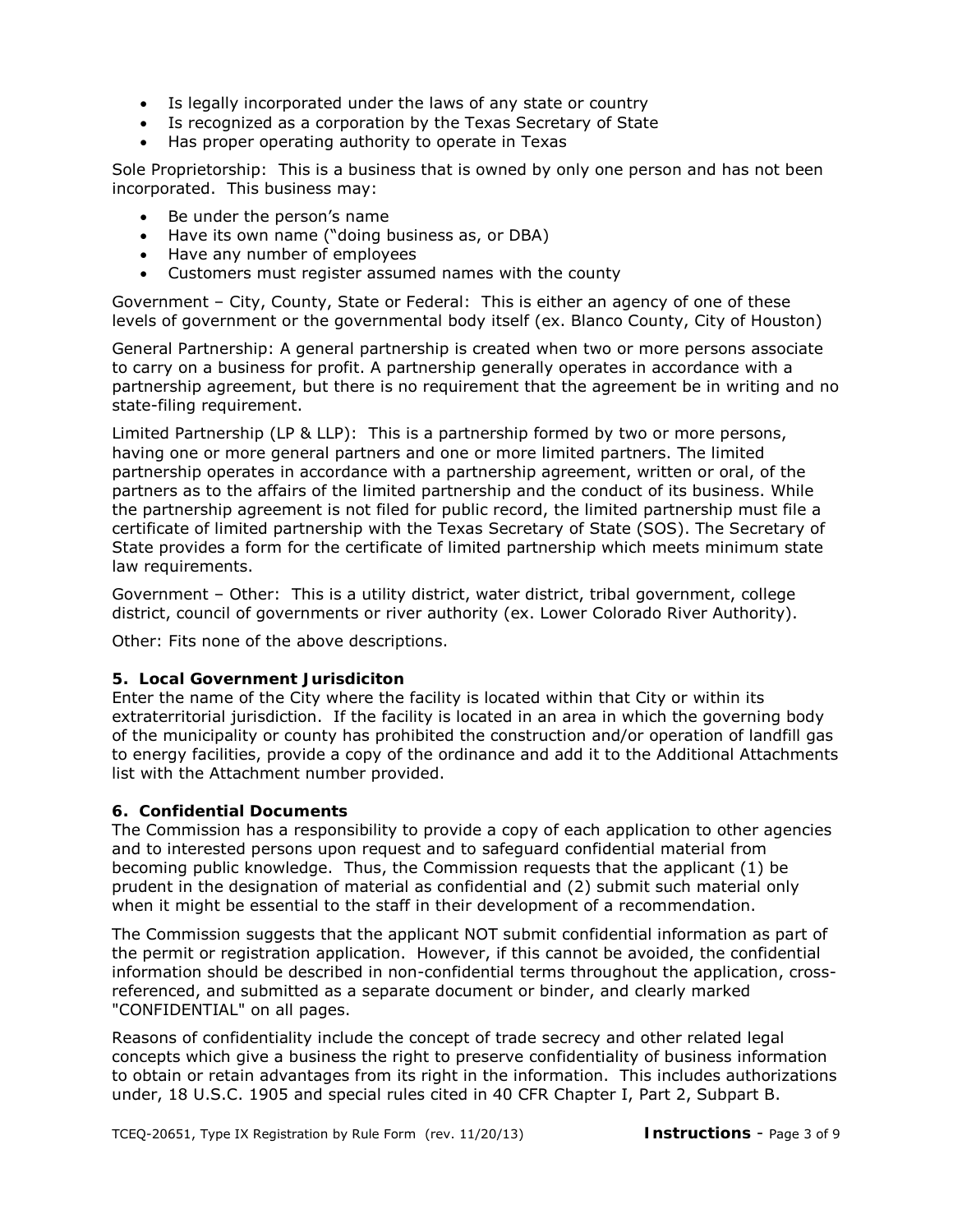The applicant may elect to withdraw any confidential material submitted with the application. However, the permit cannot be issued, amended, or modified if the application is incomplete.

#### **7. Compliance with Additional Regulations**

Please indicate that the Site Operator (Registrant) has acquired all authorizations regarding air emissions. The Site Operator must submit all information necessary to complete the air quality review as prescribed by the commission and be approved by the executive director prior to the Type IX registration by rule becoming effective.

The Site Operator must indicate that the facility will be in compliance with the requirements of 30 TAC Chapter 330 Subchapter E and 30 TAC §330.459, §330.461, and §330.505 at the time the facility becomes operational. The information demonstrating compliance with the provisions contained in these rules does not need to be submitted to the TCEQ but does need to be present on site at the time the facility becomes operational.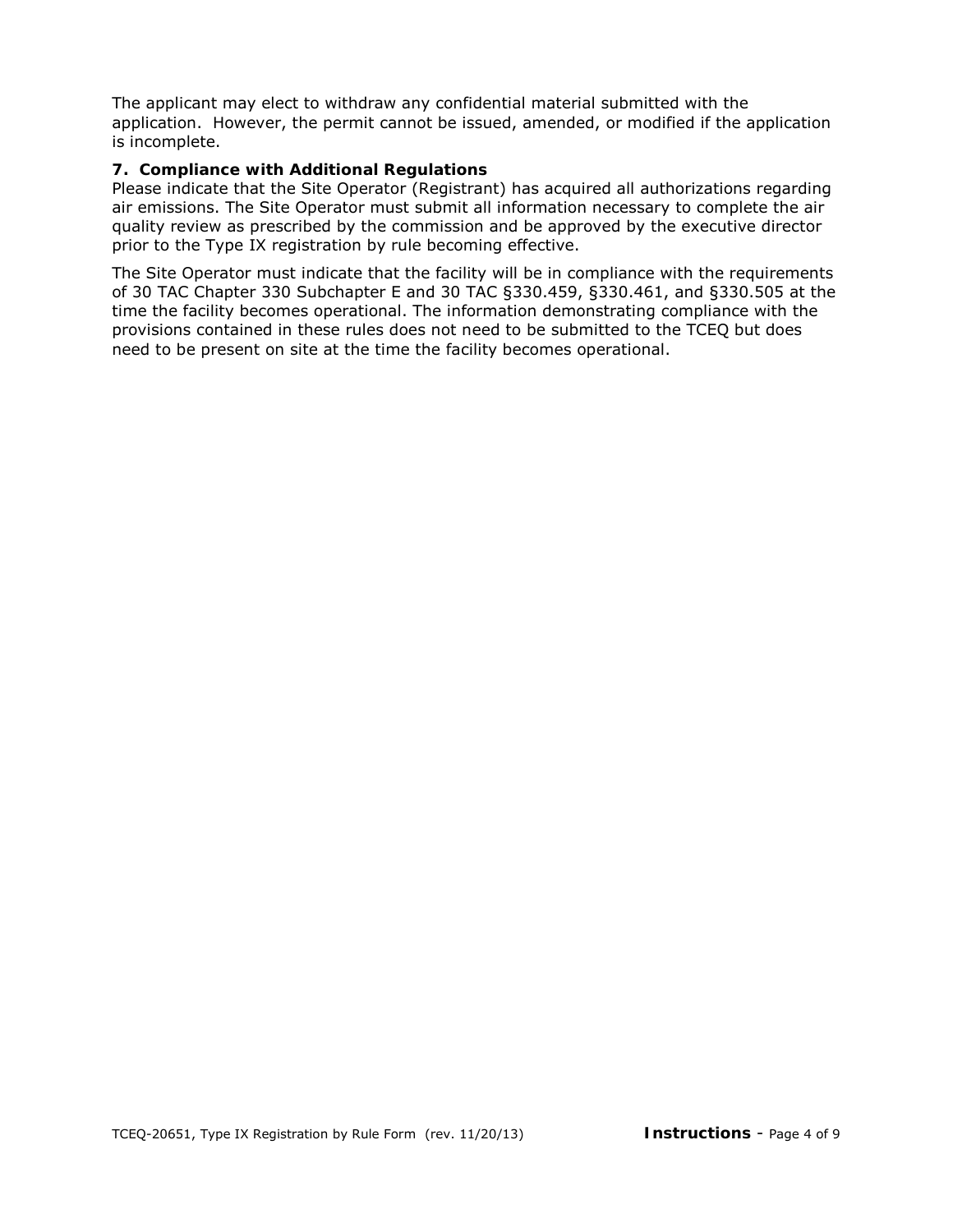## **Instructions - ATTACHMENTS**

#### **Facility Legal Description**

#### **Facility Metes and Bounds Description**

A boundary metes and bounds description of the facility signed and sealed by a registered professional land surveyor.

#### **Metes and Bounds Drawings**

A drawing of the boundary metes and bounds description signed and sealed by a registered professional land surveyor.

#### **On-Site Easements Drawing**

Submit a drawing showing any on-site easements at the facility.

#### **Property Owner Affidavit**

Provide a Property Owner Affidavit by using the appropriate format provided below.

#### **Signatory Name**

The name of the individual signing the affidavit. If the individual signing the affidavit is the property owner of record, enter the name on "Printed Signatory Name" line only and omit the "Signatory Capacity" and "Printed Name of Property Owner of Record" lines. Otherwise, provide all information requested below.

#### **Signatory Capacity**

Indicate under what authority the Signatory is signing on behalf of the property owner of record.

#### **Property Owner Of Record**

The person(s) who, according to public records, is/are the owner(s) of a particular property.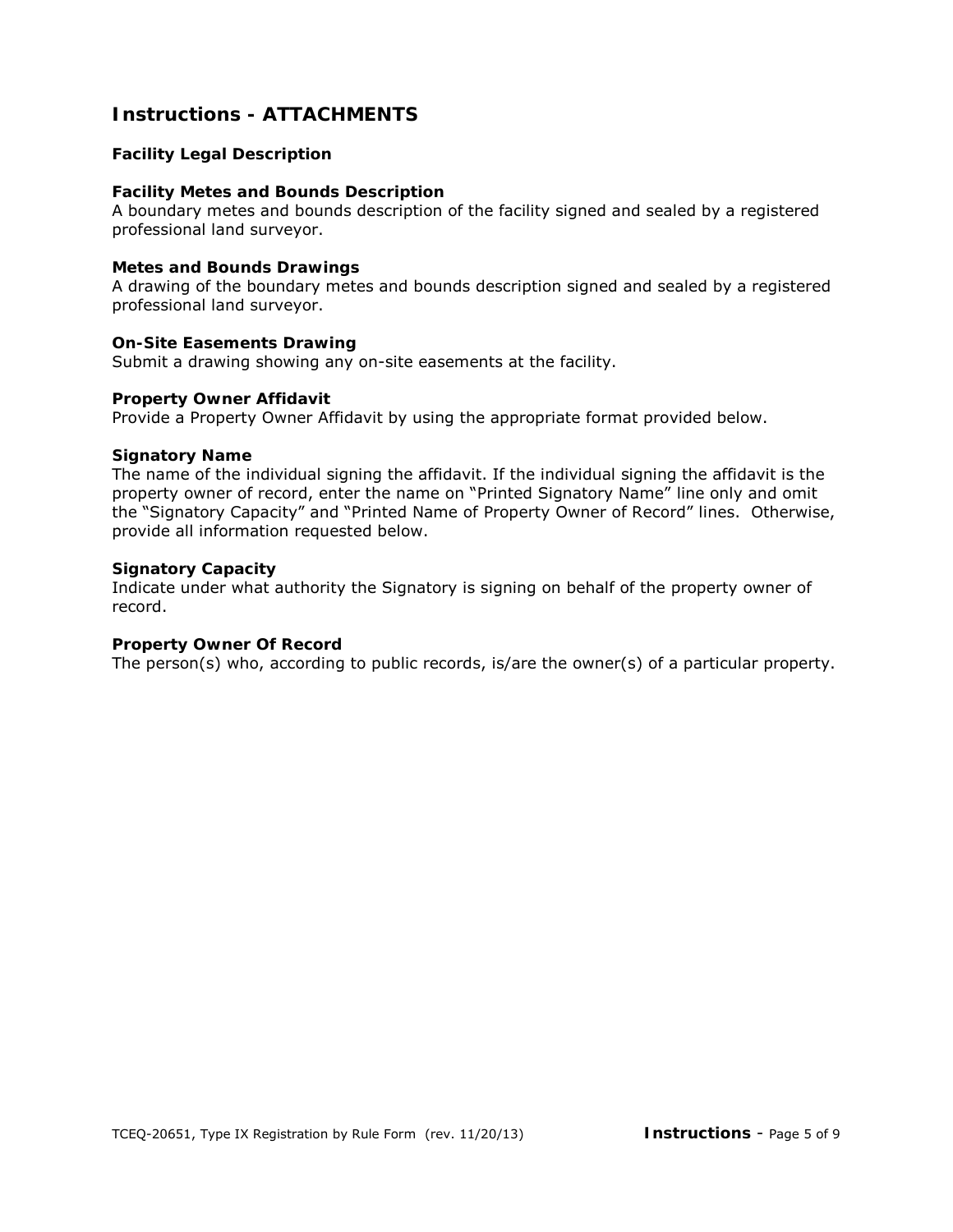| $I/We$ ,<br>as<br>(Printed Signatory Name)                                                                                                                                                                                                                                                                                                                                                                                                                                                                                                                                                                                                                  |                                            |
|-------------------------------------------------------------------------------------------------------------------------------------------------------------------------------------------------------------------------------------------------------------------------------------------------------------------------------------------------------------------------------------------------------------------------------------------------------------------------------------------------------------------------------------------------------------------------------------------------------------------------------------------------------------|--------------------------------------------|
|                                                                                                                                                                                                                                                                                                                                                                                                                                                                                                                                                                                                                                                             | (Signatory Capacity)                       |
| As authorized signatory for                                                                                                                                                                                                                                                                                                                                                                                                                                                                                                                                                                                                                                 |                                            |
| Acknowledge that the State of Texas may hold the property owner of record either<br>jointly or severally responsible for the operation, maintenance, and closure and post-<br>closure care of the facility. For a facility (where waste will remain after closure, I/we<br>acknowledge that I/we have a responsibility to file with the county deed records an<br>affidavit to the public advising that the land will be used for a solid waste facility prior to<br>the time that the facility actually begins operating as a municipal solid waste landfill<br>facility, and to file a final recording upon completion of disposal operations and closure | (Printed Name of Property Owner of Record) |
| of the landfill units in accordance with Title 30 Texas Administrative Code §330.19, Deed<br>Recordation. I/We further acknowledge that the facility owner or the operator and the<br>State of Texas shall have access to the property during the active life and post-closure<br>care period, if required, after closure for the purpose of inspection and maintenance."                                                                                                                                                                                                                                                                                   |                                            |
| (Property Owner's Signature)                                                                                                                                                                                                                                                                                                                                                                                                                                                                                                                                                                                                                                | (Date)                                     |

#### **Verification of Legal Status (30 TAC §281.5 and §330.59(e))**

Please provide verification of legal status. **Normally**, this is a one-page certificate of incorporation (Certificate of Fact) issued by the secretary of state (see additional Attachments List). If you choose to provide a verification of the legal status by another mechanism, please provide it under this Attachment. Also, provide a list of all persons having over a 20% ownership in the proposed facility. See example table provided below:

List of All Persons Having Over 20% Ownership in the Facility:

| <b>Name</b> | <b>Title</b> | <b>Contact Information</b> |
|-------------|--------------|----------------------------|
|             |              |                            |
|             |              |                            |
|             |              |                            |
|             |              |                            |

#### **Evidence of Competency**

At a minimum, provide the information listed below to comply with 30 TAC §330.59(f) as applicable to the facility type for which this application is submitted:

List of all Texas solid waste sites that the Site Operator has owned or operated within the last ten years.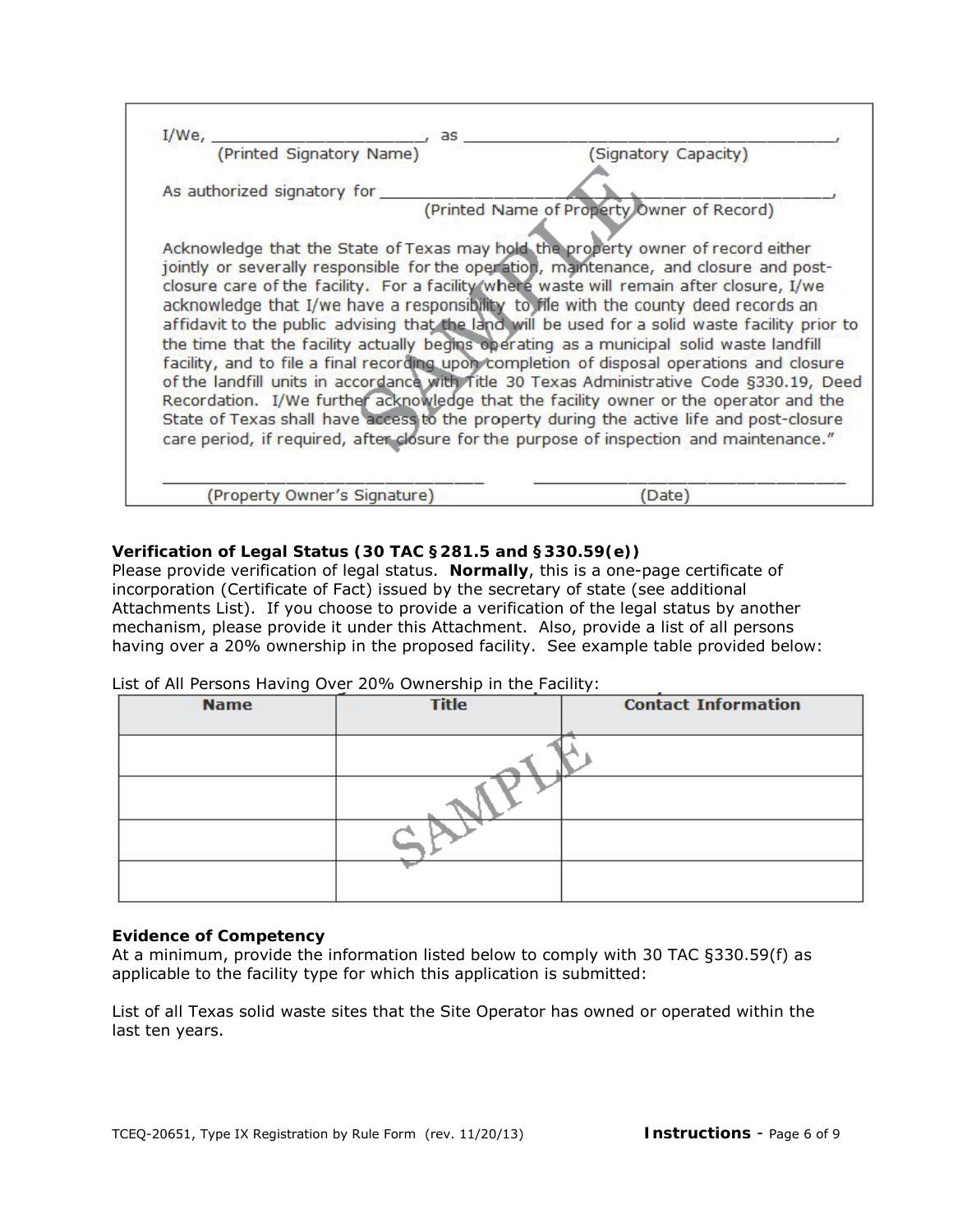| <b>Site Name</b> | <b>Site Type</b> | Permit/Req. No. | <b>County</b> | Dates of<br><b>Operation</b> |
|------------------|------------------|-----------------|---------------|------------------------------|
|                  |                  |                 |               |                              |

List of all solid waste sites in all states, territories, or countries in which the Site Operator gas a direct financial interest.

| <b>Site Name</b> | <b>Location</b> | <b>Dates of Operation</b> | <b>Regulatory Agency</b><br>(Name & Address) |
|------------------|-----------------|---------------------------|----------------------------------------------|
|                  |                 |                           |                                              |

Names of the principals and supervisors of the Site Operator's organization, together with previous affiliations with other organizations engaged in solid waste activities.

| <b>Name</b> | <b>Previous Affiliation</b> | <b>Other Organization</b> |  |
|-------------|-----------------------------|---------------------------|--|
|             |                             |                           |  |
|             |                             |                           |  |
|             |                             |                           |  |

#### **General Location Map**

Submit a map that shows the general location of the facility and that landfill where the facility is located. The map must be of material suitable for a permanent record, and shall be on sheets 8-1/2 inches by 14 inches or folded to that size, and shall be on a scale of not less than one inch equals one mile. The map shall depict the approximate boundaries of the facility and shall extend far enough beyond the facility to allow identification of the facility's location with respect to known or easily identifiable landmarks.

#### **Site Layout Plan**

Submit a large-scale plan drawing(s) of the facility. The plan must be readable, reproducible on photo-copying machines, include a legend, a bar scale at least one inch long, a dated title block, revision block, responsible engineer's seal, and a north arrow. The following information must be included on the site layout plan:

> Facility boundaries Boundary of Type IX Facility Boundary of permitted landfill from which the gas will be recovered Limits of waste placement Facility Structures Gas treatment equipment Gas compression equipment Electrical power generation equipment Any other beneficial gas-use equipment All required easements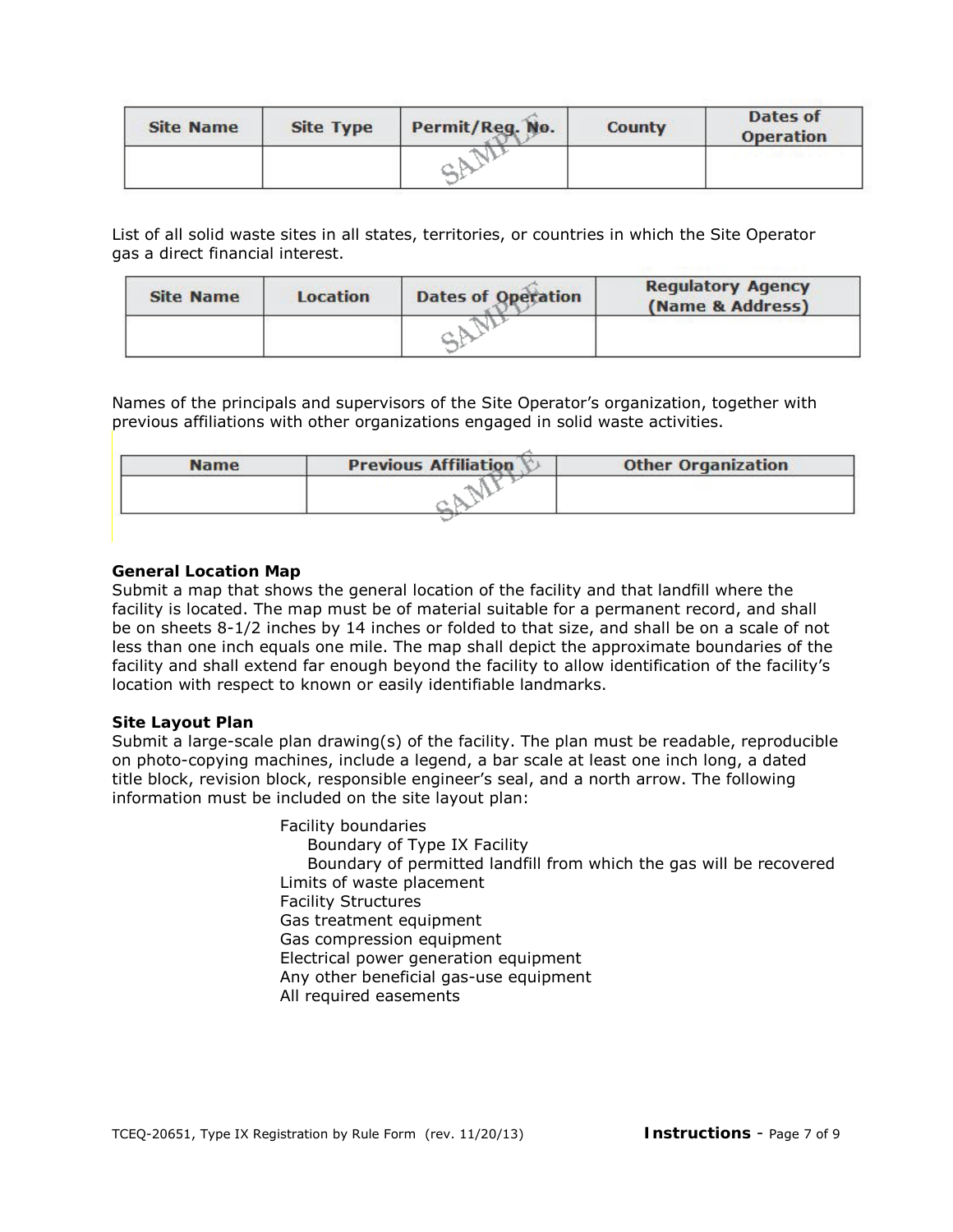#### **Closure Cost Estimate and Financial Assurance**

Provide a cost estimate for closure of the facility following the requirements of 30 TAC §330.505. The closure cost estimate should be signed and sealed by registered professional engineer. Provide a description of the financial assurance mechanism to cover the cost estimate for closure of the facility in accordance with 30 TAC Chapter 37 Subchapter R.

#### **Fire and Explosion Control and Protection**

Describe the sources of fire protection in enclosed structures at the facility. Sources of fire protection may include, but are not limited to, a local fire department, fire hydrants, fire extinguisher, water tanks, and water wells. Include a description of the type and location of protection equipment. Provide procedures for employee fire protection training and safety, and procedures for the use of fire protection equipment.

Provide a description of how enclosed structures at the facility will have continuous 24 hour methane monitoring.

Provide a description and the location of all explosion proof fixtures in enclosed structures at the facility. The description may include, but is not limited to manufactures information and brochures.

#### **Process Unit Description**

Describe the proposed method for condensate disposal, including during the active and post-closer care periods of the landfill.

Provide an estimation of the design daily gas production and an estimation of average daily gas production at the facility.

Provide a description of all equipment that is necessary for the processing of the landfill gas, and generation of electricity. The description should include the type, number, size, capacity, and function of all equipment. Provide a flow chart depicting the process sequence from gas collection, to electricity generation,

#### **Additional Attachments As Applicable**

#### **TCEQ Core Data Form(s)**

If the Site Operator (Registrant) does not have a Customer Reference Number (CN Number), complete a TCEQ Core Data Form (TCEQ-10400) and submit it with this application. List the Site Operator (Permittee/Registrant) as the customer.

If Regulated Entity Reference Number (RN Number) has not been issued for the facility, complete a TCEQ Core Data Form (TCEQ-10400) and submit it with this application. List the Facility as the Regulated Entity.

If the Operator does not have a Customer Reference Number (CN Number), complete another TCEQ Core Data Form (TCEQ-10400) for the "Operator" and submit it with this application. List the Operator as the customer.

If the Property Owner does not have a Customer Reference Number (CN Number), complete another TCEQ Core Data Form (TCEQ-10400) for the "Property Owner" and submit it with this application. List the "Property Owner" as the customer.

Only under the following circumstances should a TCEQ Core Data Form be submitted:

- Your Core data information is not yet in the Central Registry database or is incomplete
- Your information has changed from what is currently in the Central Registry database
- It is requested by the agency. You can check the status of your data in Central Registry on-line at https://www15.tceq.[texas.gov](https://www15.tceq.texas.gov/crpub/)/crpub/.